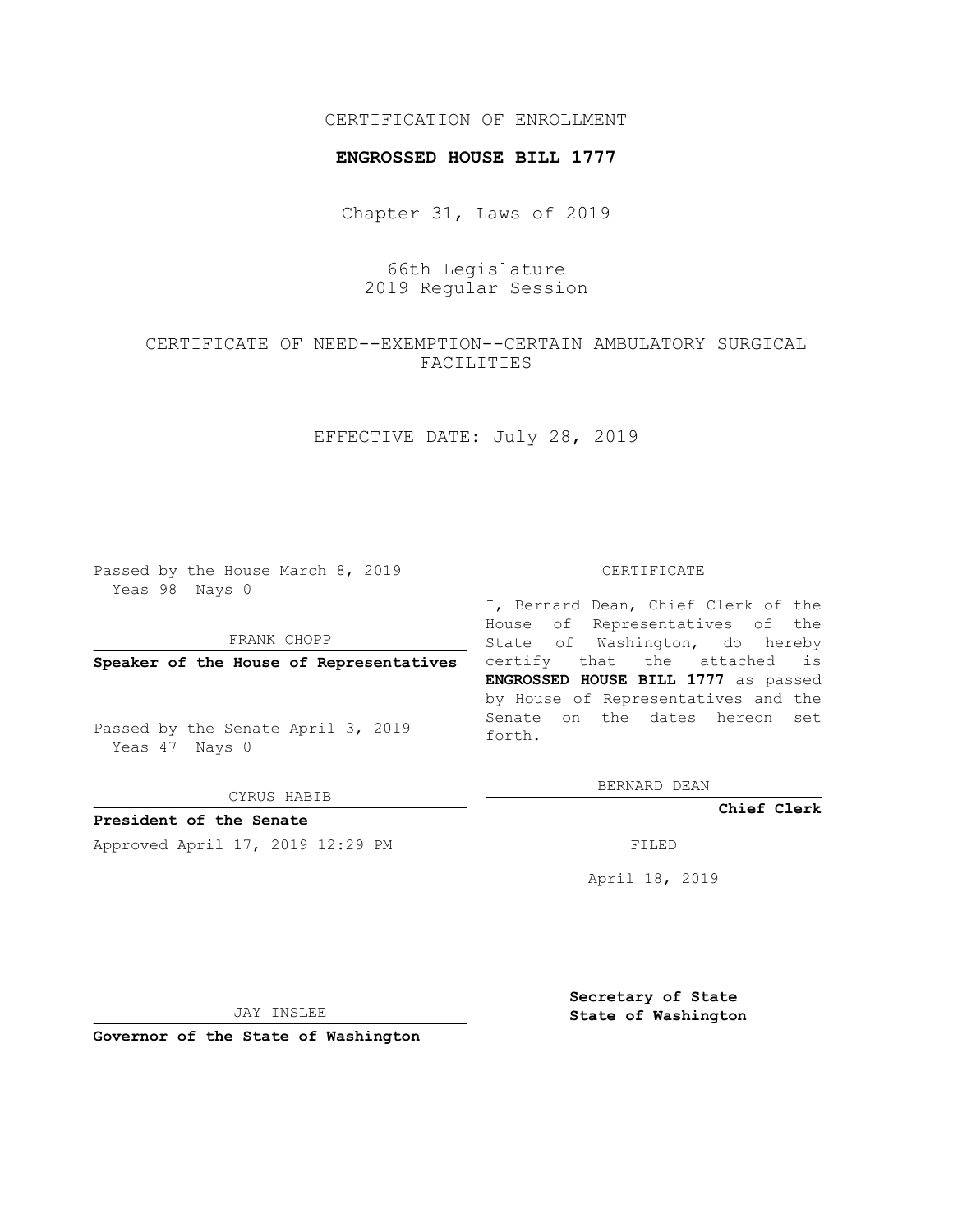#### **ENGROSSED HOUSE BILL 1777**

Passed Legislature - 2019 Regular Session

**State of Washington 66th Legislature 2019 Regular Session**

**By** Representatives Cody, Harris, Macri, Schmick, Vick, Appleton, and Robinson

Read first time 01/30/19. Referred to Committee on Health Care & Wellness.

 AN ACT Relating to exempting certain existing ambulatory surgical facilities from certificate of need; and amending RCW 70.38.111.

BE IT ENACTED BY THE LEGISLATURE OF THE STATE OF WASHINGTON:

 **Sec. 1.** RCW 70.38.111 and 2017 c 199 s 1 are each amended to 5 read as follows:

 (1) The department shall not require a certificate of need for the offering of an inpatient tertiary health service by:

 (a) A health maintenance organization or a combination of health maintenance organizations if (i) the organization or combination of organizations has, in the service area of the organization or the service areas of the organizations in the combination, an enrollment of at least fifty thousand individuals, (ii) the facility in which the service will be provided is or will be geographically located so that the service will be reasonably accessible to such enrolled individuals, and (iii) at least seventy-five percent of the patients who can reasonably be expected to receive the tertiary health service will be individuals enrolled with such organization or organizations 18 in the combination;

 (b) A health care facility if (i) the facility primarily provides or will provide inpatient health services, (ii) the facility is or will be controlled, directly or indirectly, by a health maintenance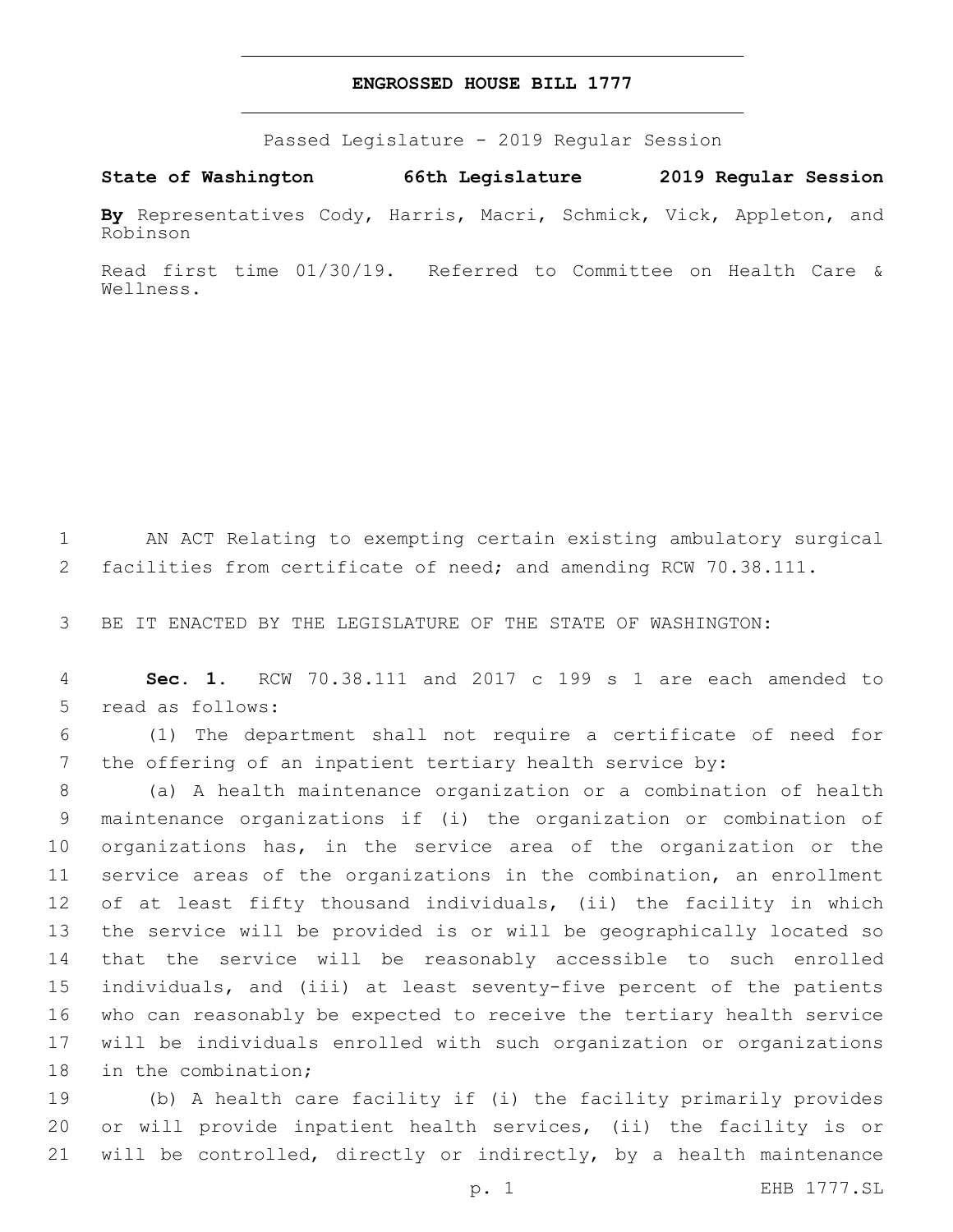organization or a combination of health maintenance organizations which has, in the service area of the organization or service areas of the organizations in the combination, an enrollment of at least fifty thousand individuals, (iii) the facility is or will be geographically located so that the service will be reasonably accessible to such enrolled individuals, and (iv) at least seventy- five percent of the patients who can reasonably be expected to receive the tertiary health service will be individuals enrolled with such organization or organizations in the combination; or

 (c) A health care facility (or portion thereof) if (i) the facility is or will be leased by a health maintenance organization or combination of health maintenance organizations which has, in the service area of the organization or the service areas of the organizations in the combination, an enrollment of at least fifty thousand individuals and, on the date the application is submitted under subsection (2) of this section, at least fifteen years remain in the term of the lease, (ii) the facility is or will be geographically located so that the service will be reasonably accessible to such enrolled individuals, and (iii) at least seventy- five percent of the patients who can reasonably be expected to receive the tertiary health service will be individuals enrolled with 22 such organization;

23 if, with respect to such offering or obligation by a nursing home, the department has, upon application under subsection (2) of this section, granted an exemption from such requirement to the organization, combination of organizations, or facility.

 (2) A health maintenance organization, combination of health maintenance organizations, or health care facility shall not be exempt under subsection (1) of this section from obtaining a certificate of need before offering a tertiary health service unless:

 (a) It has submitted at least thirty days prior to the offering of services reviewable under RCW 70.38.105(4)(d) an application for 33 such exemption; and

 (b) The application contains such information respecting the organization, combination, or facility and the proposed offering or obligation by a nursing home as the department may require to determine if the organization or combination meets the requirements of subsection (1) of this section or the facility meets or will meet 39 such requirements; and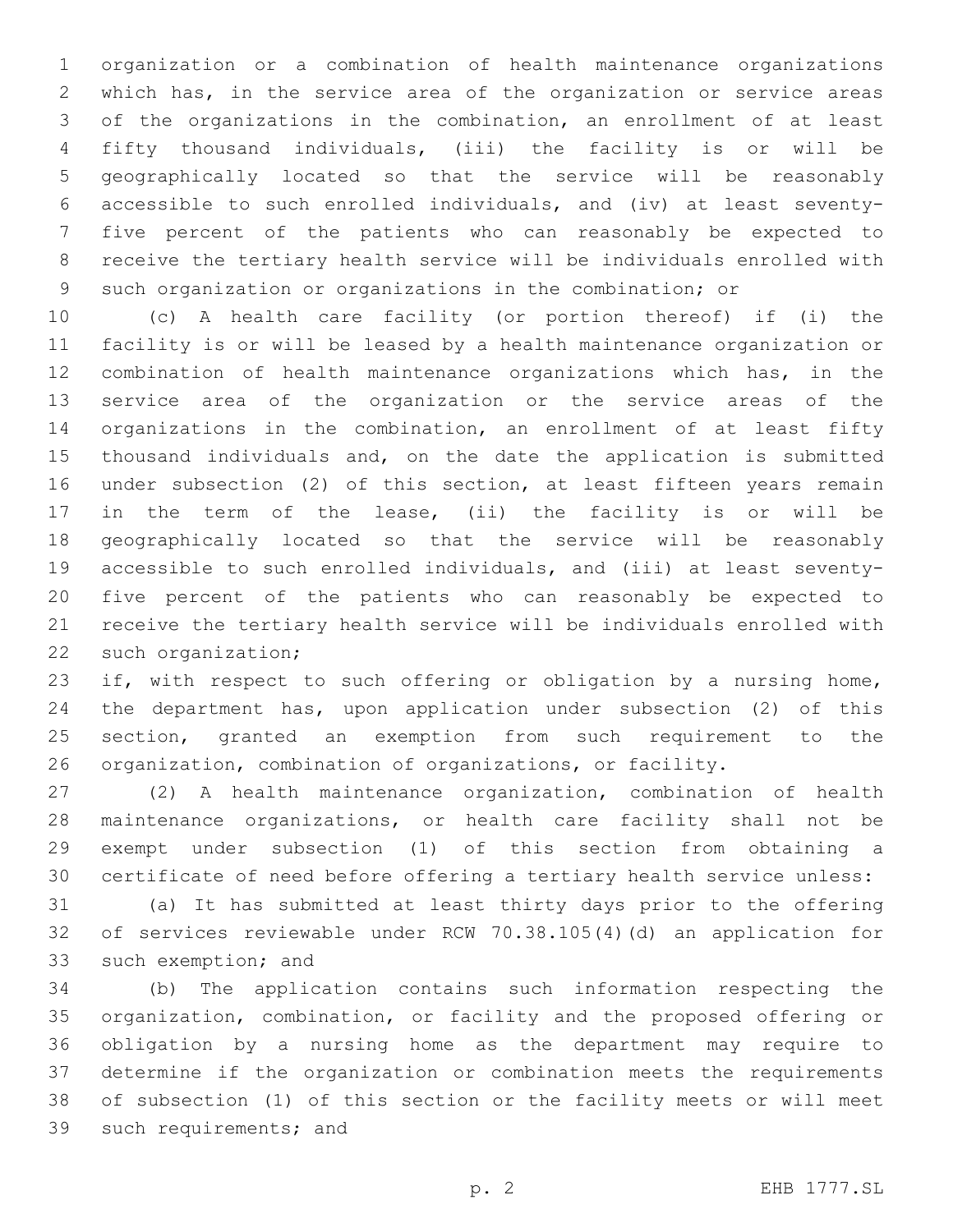(c) The department approves such application. The department shall approve or disapprove an application for exemption within thirty days of receipt of a completed application. In the case of a proposed health care facility (or portion thereof) which has not begun to provide tertiary health services on the date an application is submitted under this subsection with respect to such facility (or portion), the facility (or portion) shall meet the applicable requirements of subsection (1) of this section when the facility first provides such services. The department shall approve an application submitted under this subsection if it determines that the applicable requirements of subsection (1) of this section are met.

 (3) A health care facility (or any part thereof) with respect to which an exemption was granted under subsection (1) of this section may not be sold or leased and a controlling interest in such facility or in a lease of such facility may not be acquired and a health care facility described in (1)(c) which was granted an exemption under subsection (1) of this section may not be used by any person other 18 than the lessee described in  $(1)(c)$  unless:

 (a) The department issues a certificate of need approving the 20 sale, lease, acquisition, or use; or

 (b) The department determines, upon application, that (i) the entity to which the facility is proposed to be sold or leased, which intends to acquire the controlling interest, or which intends to use the facility is a health maintenance organization or a combination of health maintenance organizations which meets the requirements of 26 (1)(a)(i), and (ii) with respect to such facility, meets the requirements of (1)(a)(ii) or (iii) or the requirements of (1)(b)(i) and  $(iii)$ .

 (4) In the case of a health maintenance organization, an ambulatory care facility, or a health care facility, which ambulatory or health care facility is controlled, directly or indirectly, by a health maintenance organization or a combination of health maintenance organizations, the department may under the program apply its certificate of need requirements to the offering of inpatient tertiary health services to the extent that such offering is not exempt under the provisions of this section or RCW 70.38.105(7).

 (5)(a) The department shall not require a certificate of need for the construction, development, or other establishment of a nursing home, or the addition of beds to an existing nursing home, that is owned and operated by a continuing care retirement community that: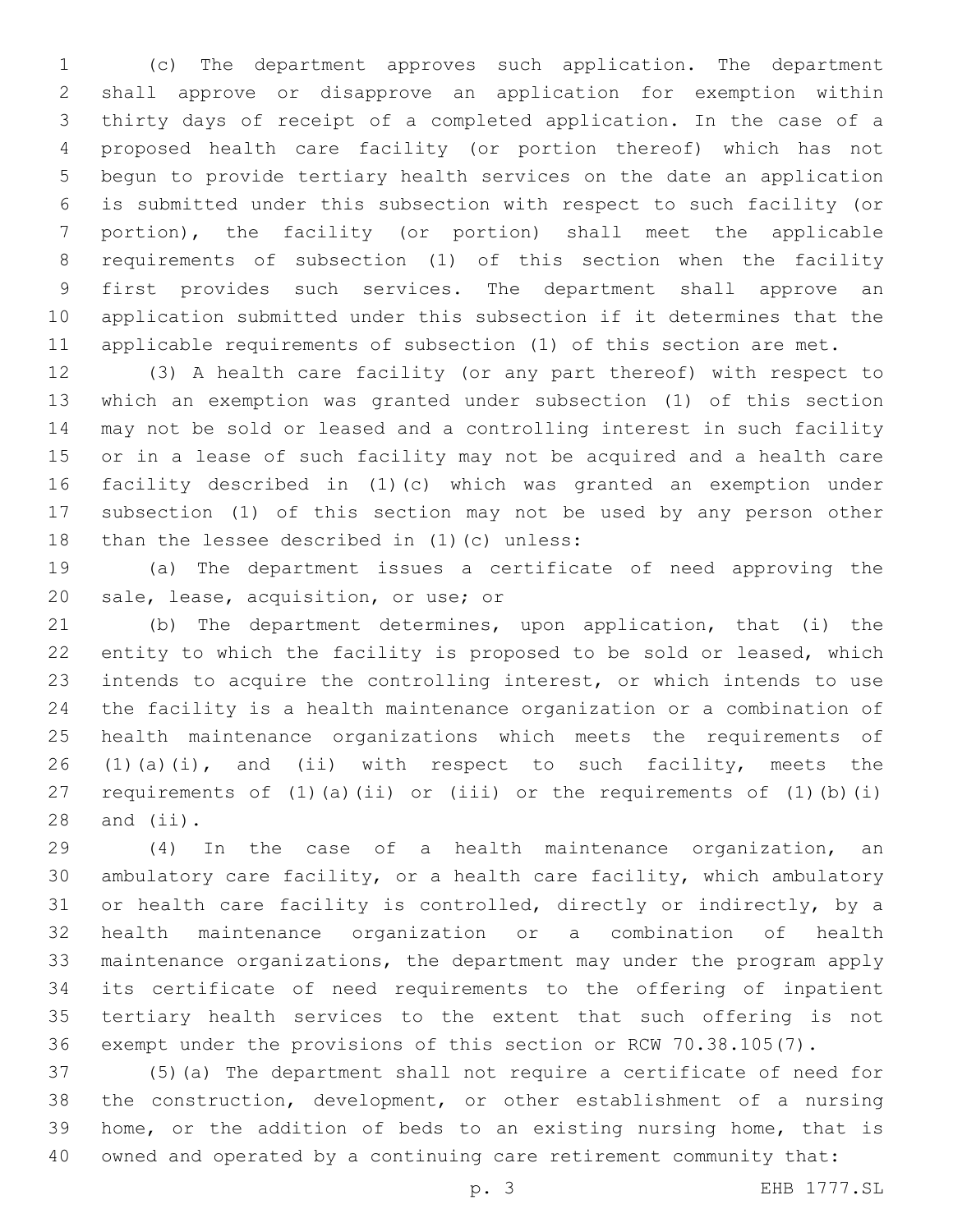(i) Offers services only to contractual members;

 (ii) Provides its members a contractually guaranteed range of services from independent living through skilled nursing, including 4 some assistance with daily living activities;

 (iii) Contractually assumes responsibility for the cost of services exceeding the member's financial responsibility under the contract, so that no third party, with the exception of insurance purchased by the retirement community or its members, but including the medicaid program, is liable for costs of care even if the member 10 depletes his or her personal resources;

 (iv) Has offered continuing care contracts and operated a nursing home continuously since January 1, 1988, or has obtained a 13 certificate of need to establish a nursing home;

 (v) Maintains a binding agreement with the state assuring that financial liability for services to members, including nursing home 16 services, will not fall upon the state;

 (vi) Does not operate, and has not undertaken a project that would result in a number of nursing home beds in excess of one for every four living units operated by the continuing care retirement 20 community, exclusive of nursing home beds; and

 (vii) Has obtained a professional review of pricing and long-term solvency within the prior five years which was fully disclosed to 23 members.

 (b) A continuing care retirement community shall not be exempt under this subsection from obtaining a certificate of need unless:

 (i) It has submitted an application for exemption at least thirty 27 days prior to commencing construction of, is submitting an 28 application for the licensure of, or is commencing operation of a 29 nursing home, whichever comes first; and

 (ii) The application documents to the department that the continuing care retirement community qualifies for exemption.

 (c) The sale, lease, acquisition, or use of part or all of a continuing care retirement community nursing home that qualifies for exemption under this subsection shall require prior certificate of need approval to qualify for licensure as a nursing home unless the department determines such sale, lease, acquisition, or use is by a continuing care retirement community that meets the conditions of (a) 38 of this subsection.

 (6) A rural hospital, as defined by the department, reducing the number of licensed beds to become a rural primary care hospital under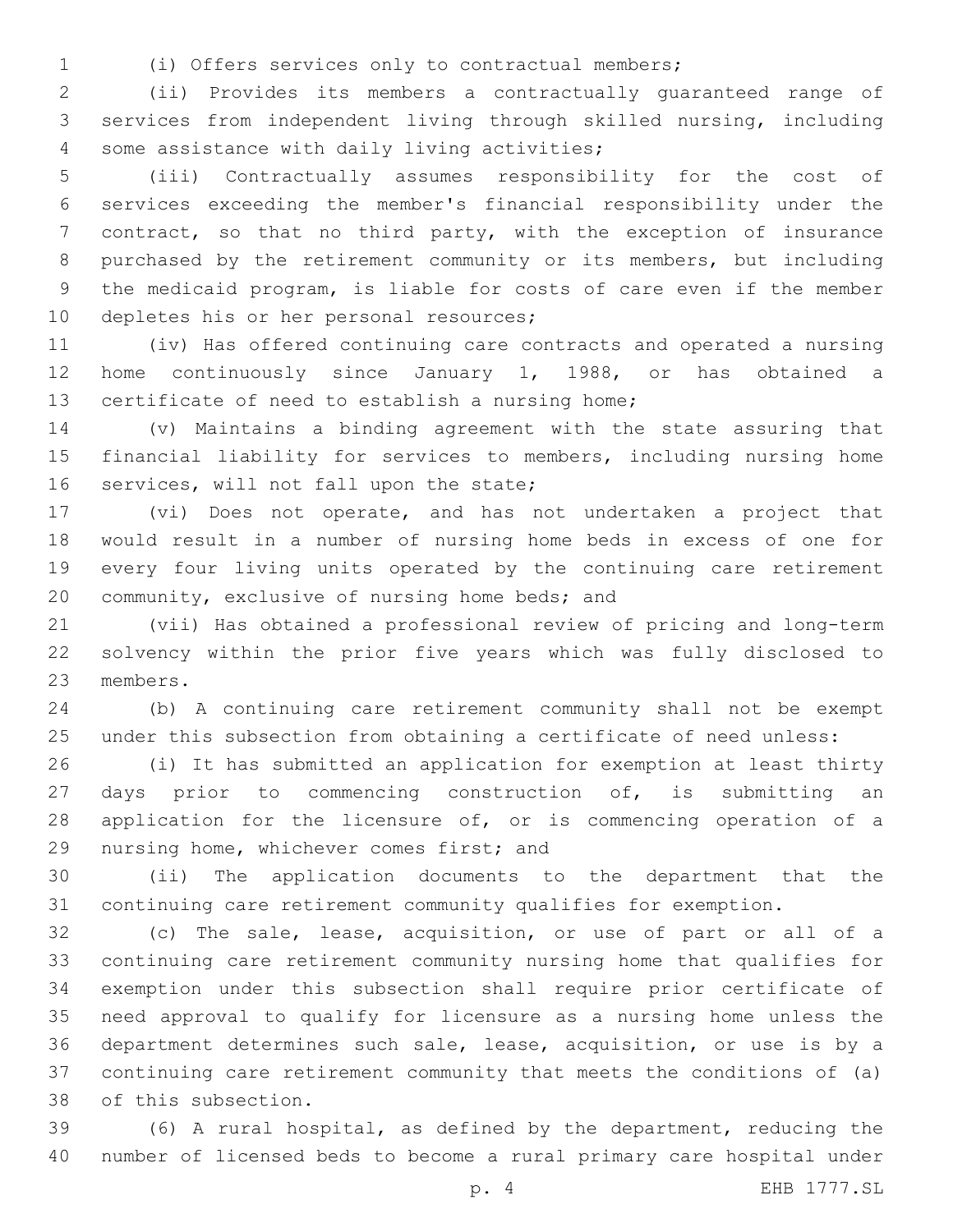the provisions of Part A Title XVIII of the Social Security Act Section 1820, 42 U.S.C., 1395c et seq. may, within three years of the reduction of beds licensed under chapter 70.41 RCW, increase the number of licensed beds to no more than the previously licensed number without being subject to the provisions of this chapter.

 (7) A rural health care facility licensed under RCW 70.175.100 formerly licensed as a hospital under chapter 70.41 RCW may, within three years of the effective date of the rural health care facility license, apply to the department for a hospital license and not be subject to the requirements of RCW 70.38.105(4)(a) as the construction, development, or other establishment of a new hospital, provided there is no increase in the number of beds previously licensed under chapter 70.41 RCW and there is no redistribution in the number of beds used for acute care or long-term care, the rural health care facility has been in continuous operation, and the rural health care facility has not been purchased or leased.

 (8) A rural hospital determined to no longer meet critical access hospital status for state law purposes as a result of participation in the Washington rural health access preservation pilot identified by the state office of rural health and formerly licensed as a hospital under chapter 70.41 RCW may apply to the department to renew its hospital license and not be subject to the requirements of RCW 70.38.105(4)(a) as the construction, development, or other establishment of a new hospital, provided there is no increase in the number of beds previously licensed under chapter 70.41 RCW. If all or part of a formerly licensed rural hospital is sold, purchased, or leased during the period the rural hospital does not meet critical access hospital status as a result of participation in the Washington rural health access preservation pilot and the new owner or lessor applies to renew the rural hospital's license, then the sale, purchase, or lease of part or all of the rural hospital is subject to 32 the provisions of this chapter.

 (9)(a) A nursing home that voluntarily reduces the number of its licensed beds to provide assisted living, licensed assisted living facility care, adult day care, adult day health, respite care, hospice, outpatient therapy services, congregate meals, home health, or senior wellness clinic, or to reduce to one or two the number of beds per room or to otherwise enhance the quality of life for residents in the nursing home, may convert the original facility or 40 portion of the facility back, and thereby increase the number of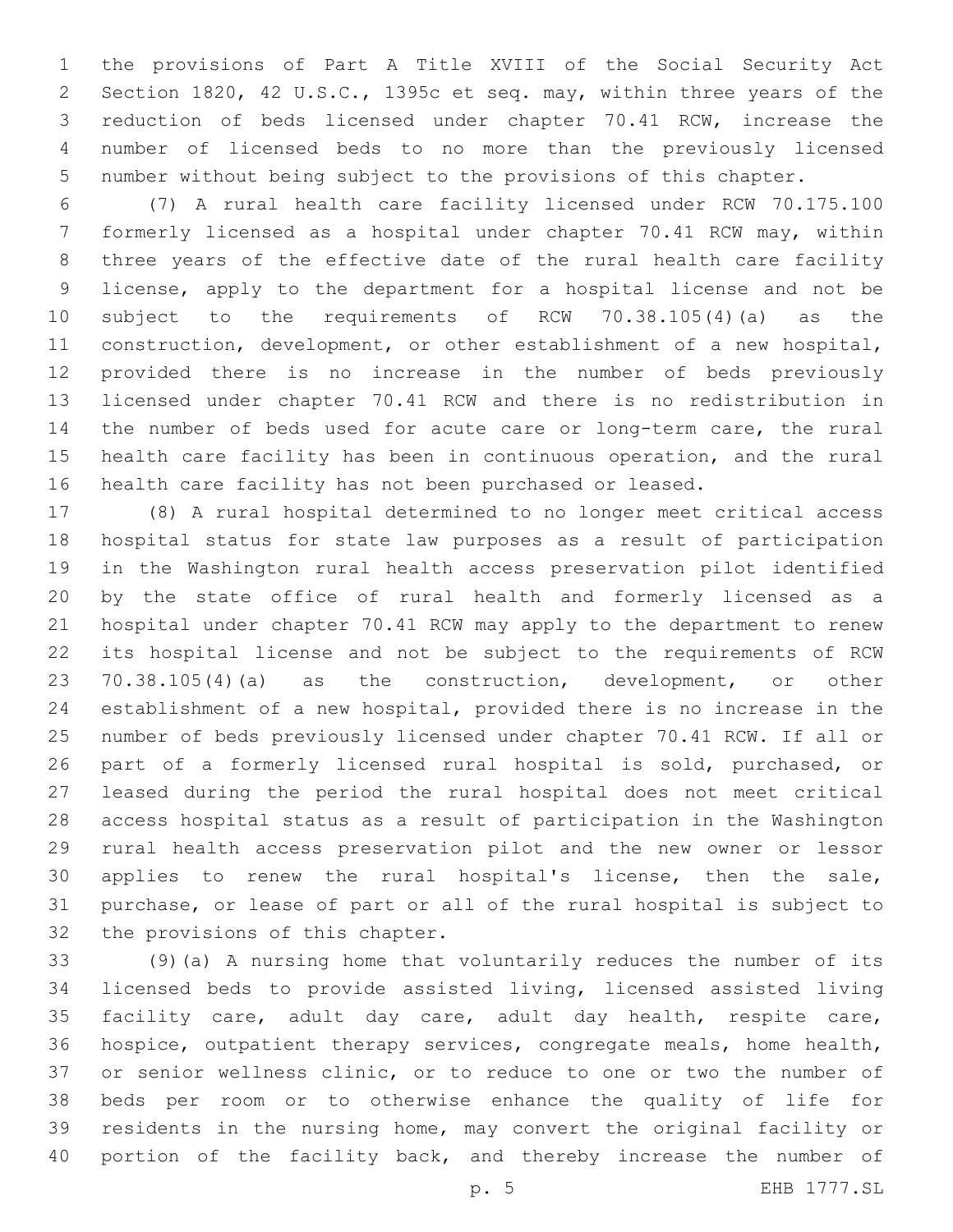nursing home beds to no more than the previously licensed number of nursing home beds without obtaining a certificate of need under this chapter, provided the facility has been in continuous operation and has not been purchased or leased. Any conversion to the original licensed bed capacity, or to any portion thereof, shall comply with the same life and safety code requirements as existed at the time the nursing home voluntarily reduced its licensed beds; unless waivers from such requirements were issued, in which case the converted beds shall reflect the conditions or standards that then existed pursuant 10 to the approved waivers.

 (b) To convert beds back to nursing home beds under this 12 subsection, the nursing home must:

 (i) Give notice of its intent to preserve conversion options to the department of health no later than thirty days after the 15 effective date of the license reduction; and

 (ii) Give notice to the department of health and to the department of social and health services of the intent to convert beds back. If construction is required for the conversion of beds back, the notice of intent to convert beds back must be given, at a minimum, one year prior to the effective date of license modification 21 reflecting the restored beds; otherwise, the notice must be given a minimum of ninety days prior to the effective date of license modification reflecting the restored beds. Prior to any license modification to convert beds back to nursing home beds under this 25 section, the licensee must demonstrate that the nursing home meets the certificate of need exemption requirements of this section.

 The term "construction," as used in (b)(ii) of this subsection, is limited to those projects that are expected to equal or exceed the expenditure minimum amount, as determined under this chapter.

 (c) Conversion of beds back under this subsection must be completed no later than four years after the effective date of the license reduction. However, for good cause shown, the four-year period for conversion may be extended by the department of health for 34 one additional four-year period.

 (d) Nursing home beds that have been voluntarily reduced under this section shall be counted as available nursing home beds for the purpose of evaluating need under RCW 70.38.115(2) (a) and (k) so long as the facility retains the ability to convert them back to nursing 39 home use under the terms of this section.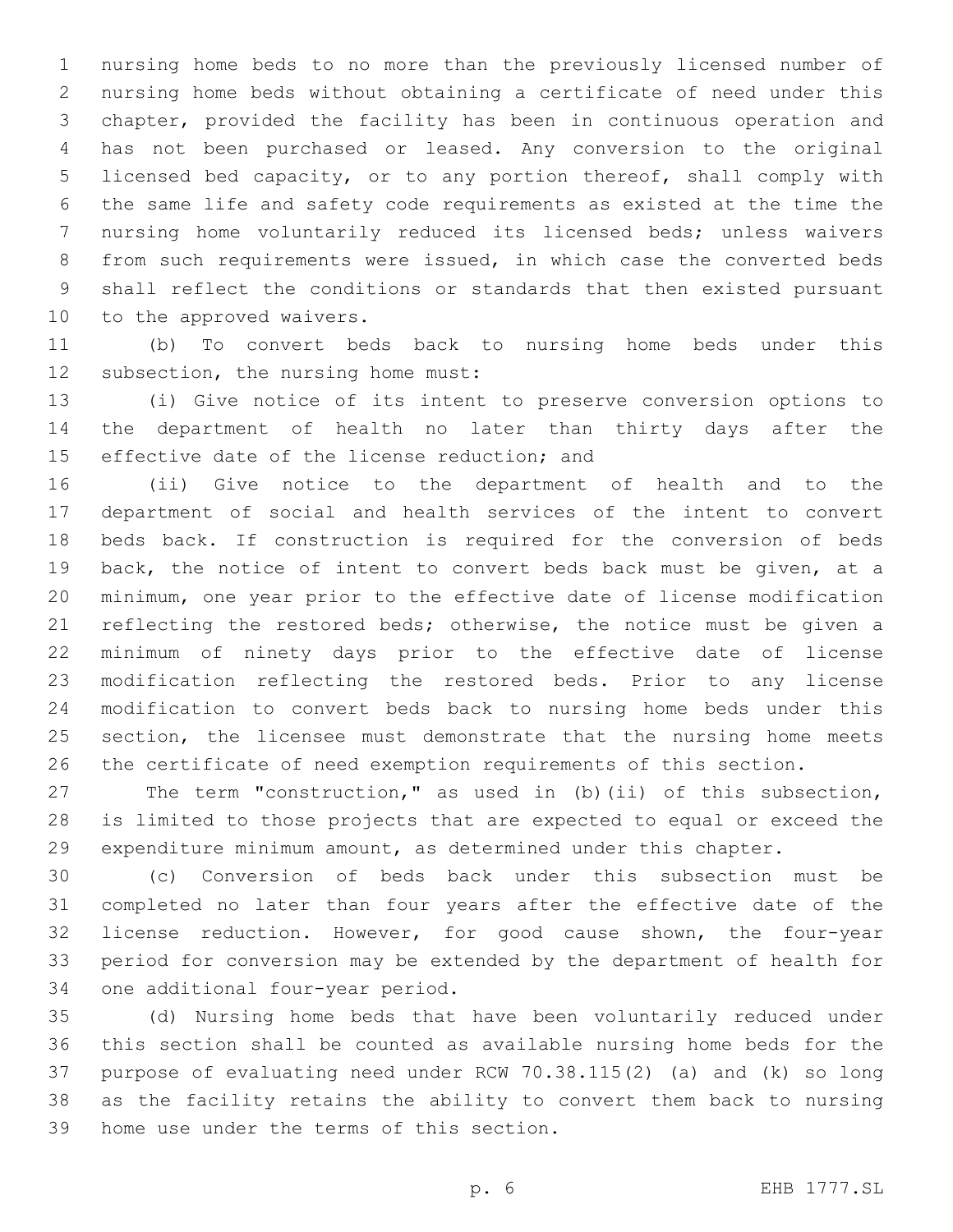(e) When a building owner has secured an interest in the nursing home beds, which are intended to be voluntarily reduced by the licensee under (a) of this subsection, the applicant shall provide the department with a written statement indicating the building 5 owner's approval of the bed reduction.

 (10)(a) The department shall not require a certificate of need 7 for a hospice agency if:

 (i) The hospice agency is designed to serve the unique religious or cultural needs of a religious group or an ethnic minority and commits to furnishing hospice services in a manner specifically aimed at meeting the unique religious or cultural needs of the religious 12 group or ethnic minority;

(ii) The hospice agency is operated by an organization that:

 (A) Operates a facility, or group of facilities, that offers a comprehensive continuum of long-term care services, including, at a minimum, a licensed, medicare-certified nursing home, assisted living, independent living, day health, and various community-based support services, designed to meet the unique social, cultural, and religious needs of a specific cultural and ethnic minority group;

 (B) Has operated the facility or group of facilities for at least ten continuous years prior to the establishment of the hospice 22 agency;

 (iii) The hospice agency commits to coordinating with existing hospice programs in its community when appropriate;

 (iv) The hospice agency has a census of no more than forty 26 patients;

 (v) The hospice agency commits to obtaining and maintaining 28 medicare certification;

 (vi) The hospice agency only serves patients located in the same county as the majority of the long-term care services offered by the 31 organization that operates the agency; and

 (vii) The hospice agency is not sold or transferred to another 33 agency.

 (b) The department shall include the patient census for an agency exempted under this subsection (10) in its calculations for future 36 certificate of need applications.

 (11) To alleviate the need to board psychiatric patients in emergency departments, for the period of time from May 5, 2017, 39 through June 30, 2019: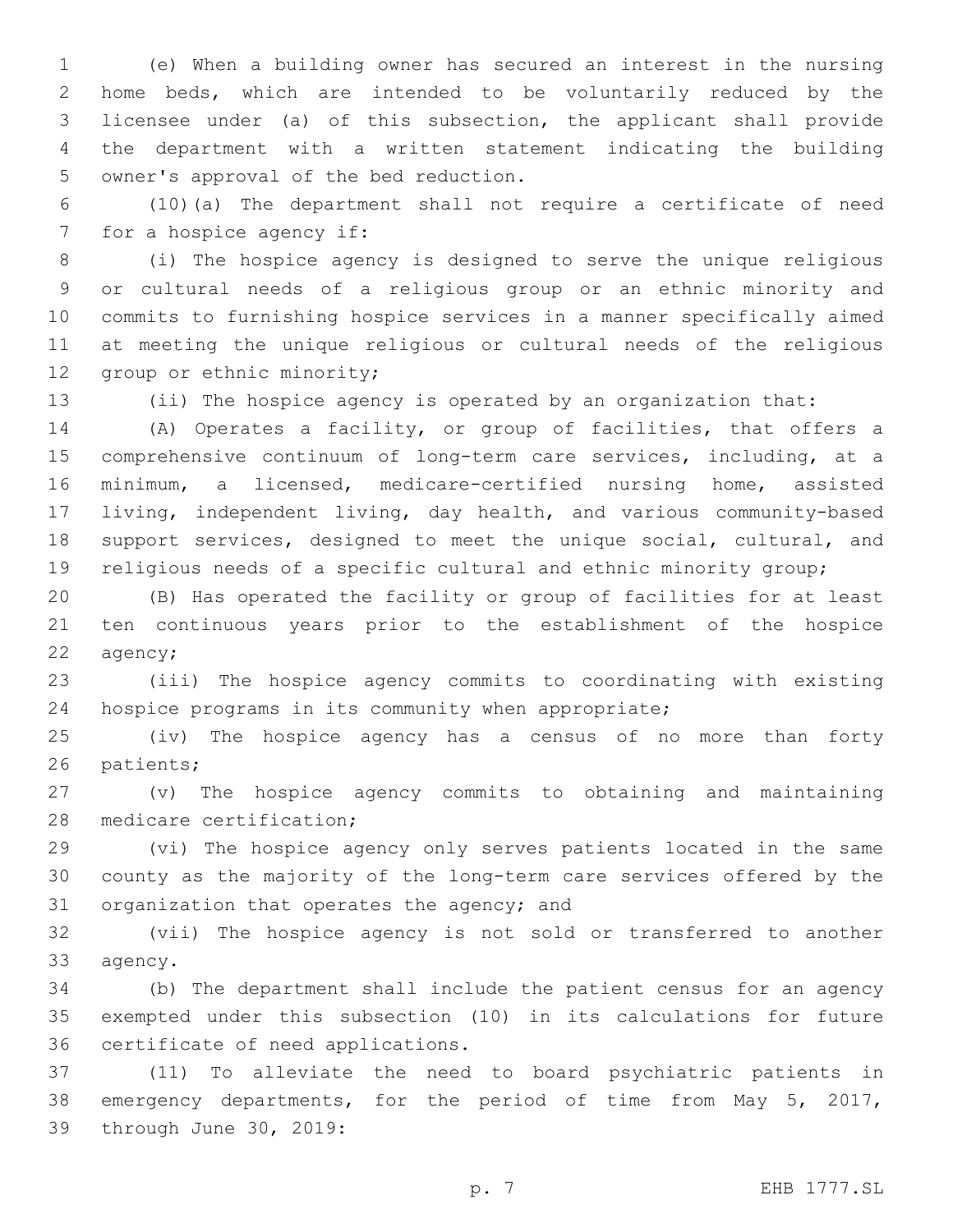(a) The department shall suspend the certificate of need requirement for a hospital licensed under chapter 70.41 RCW that changes the use of licensed beds to increase the number of beds to provide psychiatric services, including involuntary treatment services. A certificate of need exemption under this subsection  $(11)(a)$  shall be valid for two years. (b) The department may not require a certificate of need for: (i) The addition of beds as described in RCW 70.38.260 (2) and

 $(3);$  or

 (ii) The construction, development, or establishment of a psychiatric hospital licensed as an establishment under chapter 71.12 RCW that will have no more than sixteen beds and provide treatment to adults on ninety or one hundred eighty-day involuntary commitment 14 orders, as described in RCW 70.38.260(4).

 (12)(a) An ambulatory surgical facility is exempt from all certificate of need requirements if the facility:

 (i) Is an individual or group practice and, if the facility is a group practice, the privilege of using the facility is not extended 19 to physicians outside the group practice;

20 (ii) Operated or received approval to operate, prior to January 19, 2018; and

 (iii) Was exempt from certificate of need requirements prior to January 19, 2018, because the facility either:

 (A) Was determined to be exempt from certificate of need requirements pursuant to a determination of reviewability issued by the department; or

 (B) Was a single-specialty endoscopy center in existence prior to January 14, 2003, when the department determined that endoscopy procedures were surgeries for purposes of certificate of need.

(b) The exemption under this subsection:

 (i) Applies regardless of future changes of ownership, corporate structure, or affiliations of the individual or group practice as long as the use of the facility remains limited to physicians in the group practice; and

 (ii) Does not apply to changes in services, specialties, or number of operating rooms.

> Passed by the House March 8, 2019. Passed by the Senate April 3, 2019. Approved by the Governor April 17, 2019.